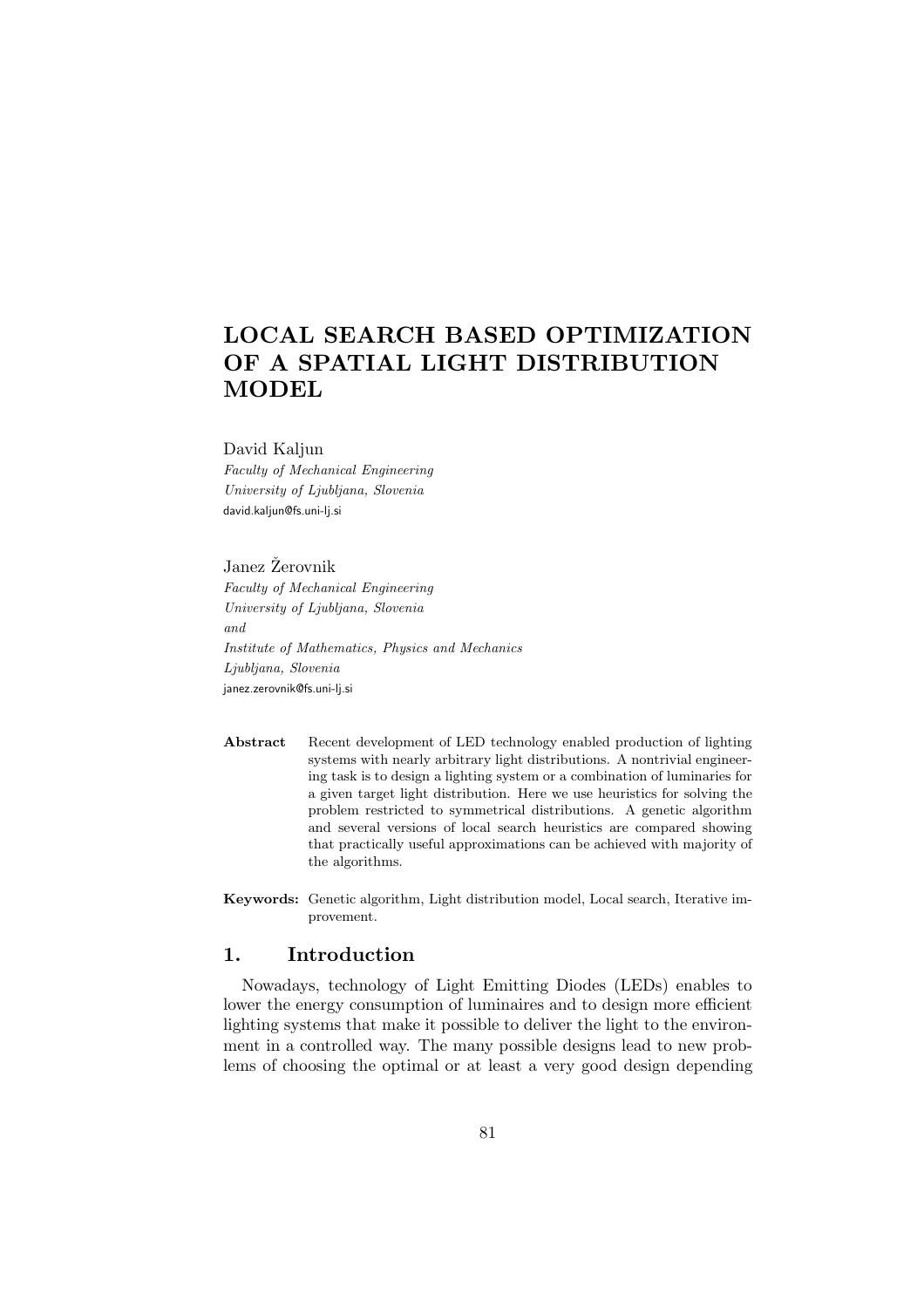on possibly different goals such as optimization of energy consumption, production cost, and, last but not least, the light pollution of the environment. Nowadays, in many cases trial and error method followed by simulation is used in practice. We believe that using analytical models and optimization tools may speed up the design and at the same time possibly improve the quality of solutions. Here we adopt an analytical model for a version of the general problem, and use heuristic methods based on the model to provide nearly optimal solutions. The heuristics used in this study are three versions of local search and a genetic algorithm. We also compute solutions provided by blind random search to avoid trivialities. The rest of the paper is organized as follows. In the next section we briefly explain the practical motivation for this research. Section 3 gives the analytical model and the optimization problem that is addressed in the paper. In Section 4, the algorithms are outlined. Experimental results are presented in Section 5. The paper ends with a summary of conclusions and idea for future work.

# 2. Motivation

Only a few years ago, emerging new technology of Light Emitting Diodes (LEDs) was in the first stage of implementation [1]. Meanwhile the demand to lower the energy consumption of luminaires and to build more efficient lighting systems that can deliver the light where needed has pushed the development of high power LEDs. Following the development of LEDs, many luminaire manufacturers developed LED luminaires as a replacement for the existing energy inefficient luminaires. Naturally, the use of LEDs introduces new and unique challenges to the development engineers. One of these challenges is to design and simulate an efficient light engine for the luminaire. The light engine consist of the source which in this case are LEDs, and the appropriate secondary optics. The choice of the secondary optics is the key in developing a good system. For designing a good system nowadays technology enables two options. Having the know-how and the resources, a specific lens to accomplish the task can be developed. However, the resources coupled with the development and production of optical elements may be enormous. Therefore a lot of manufactures are using the second option, that is to use readymade of the shelf lenses. There are specialized companies in the world that produce different type of lenses for all of the major brands of LEDs. The trick here is to choose the best combination of lenses to get the most efficient system. The current practice in development process is a trial and error procedure, where the developer chooses a combination of lenses, and then simulates the system via Monte Carlo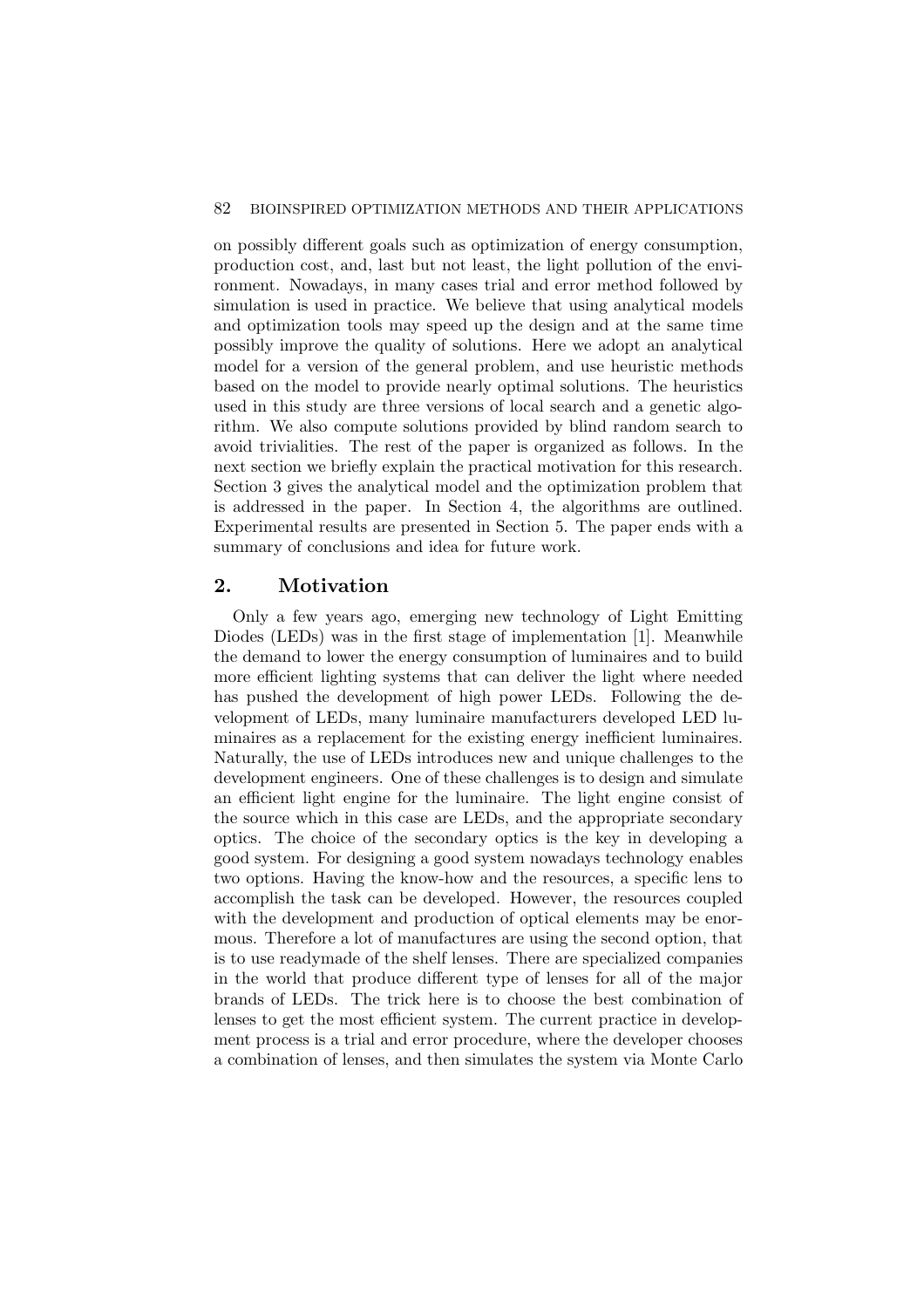

Figure 1. Modeled spatial light distribution presented in polar diagrams.

ray-tracing methods. The success heavily depends on the engineers' intuition and experience and still needs sizeable computation resources for checking the proposed design by simulation.

A natural avenue of research related to the second approach is to replace trial and error method by a more efficient design method based on analytical and algorithmic tools. For these aim, a theoretical framework is needed. Among the first known theoretical results is the analytical model [8] that was proposed for LEDs without secondary optics. Namely, the usual practical situation is that we have the target light distribution given by large dataset of points in the space with (desired or measured) light intensity. The idea of [8] that is at the same time already a part way towards the solution is to fit the data with suitable functions that in turn can provide a construction of a light engine which approximates the target light distribution. Later we will explain a modification of the analytical model of [8] that we use in our study where we successfully approximate symmetric spatial distributions. The general problem is much more challenging. Development of a useful analytical model for general case is to the best of our knowledge an open research problem. Having the target light distribution in a manageable form, the design of the light engine may be possible. Depending on the application, several questions/tasks are natural, for example: (1) design the engine having exactly (or, approximately) the target light distribution (2) design such engine using as few LEDs as possible (3) design such engine as cheap as possible. A combination of these goals may be of interest which in turn leads to a number of multicriteria optimization problem(s).

# 3. Analytical Model and Problem Definition

The fact that there are many different LEDs with different beam patterns and many different secondary optics to choose from indicates that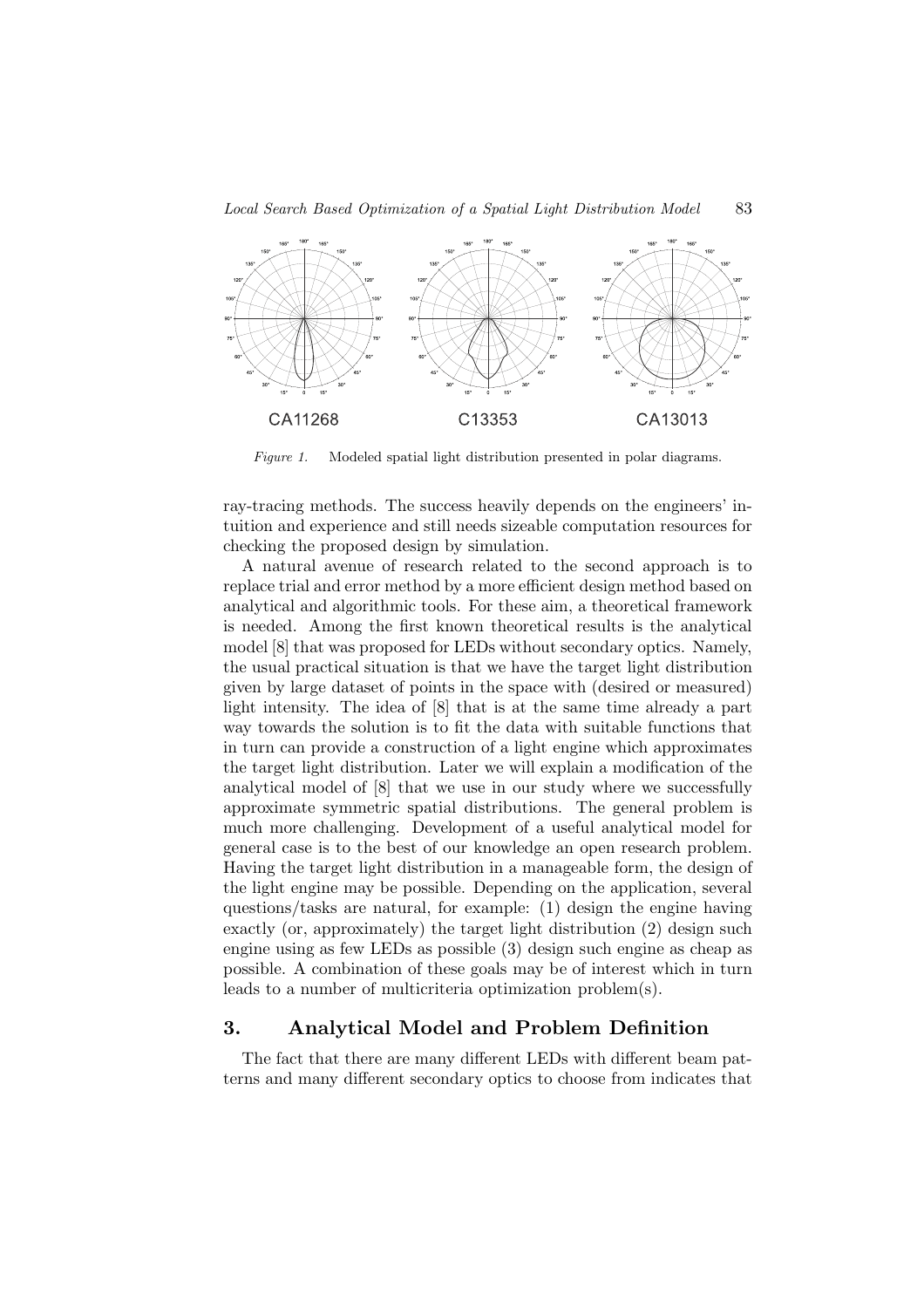#### 84 BIOINSPIRED OPTIMIZATION METHODS AND THEIR APPLICATIONS

providing a general analytical model for all of them is presumably a very challenging open research problem. Therefore in this study we restrict attention only to LED-lens combinations that have symmetrical spatial light distribution. In other words, the cross section of the surface which represents the spatial distribution with a section plain that is coincident with the vertical axis of the given coordinate system is alike at every azimuthal angle of offset. This enables us to define the analytical model in two dimensions, so it describes a curve rather a surface. To produce the desired surface, we just revolve the given curve around the central vertical axis with the full azimuthal angle of  $360^{\circ}$ . Three examples from our dataset are given in Figure 1. For the special case of symmetrical spatial light distribution, an analytic model for the radiation pattern of a single LED without the secondary optics was proposed in [8]. The author proposed two different models, one based on Gaussian and one on cosine-power function. Based on our preliminary manual test fittings of the models to measured data of three randomly chosen lenses from the dataset [5] we use here we have concluded that the cosine-power functions  $I(\Theta) = a * \cos(\Theta - b)^c$  have slight advantage over the Gaussian ones. Another argument is that the cosine-power functions seem to be a more natural choice in this context because there are basic LEDs with simple secondary optics for which the light distribution can be approximated with a single cosine-power function. We therefore start with the analytical model from [8] using cosine functions:

$$
M(\Theta) = \sum_{i} a_i * \cos(\Theta - b_i)^{c_i}
$$
 (1)

It was observed in [8] that a sum of only three cosine-power functions is sufficient in most cases. Our preliminary tests confirmed this observation, so we assumed that the sum of three cosine-power functions will probably be enough to fit LEDs with lenses that have symmetric radiation patterns with sufficient quality. In addition to the parameters of the original model, we introduce a normalizing parameter  $I_{max}$ , as this simplifies (unifies) the range of the other three parameters:  $a = \{0, 0.001, 0.002, \ldots, 1\}, b = \{-90, -89.9, -89.8, \ldots, 90\}$  and  $c = \{0, 1, 2, \ldots, 100\}$ , for all test lenses. Doing all of the above we have rewritten the definition (1) as follows:

$$
I(\Theta) = I_{max} \sum_{i} a_i * \cos(\Theta - b_i)^{c_i}
$$
 (2)

The expression (2) thus represents our analytical model to fit LEDs with attached secondary optics and symmetric spatial light distribution.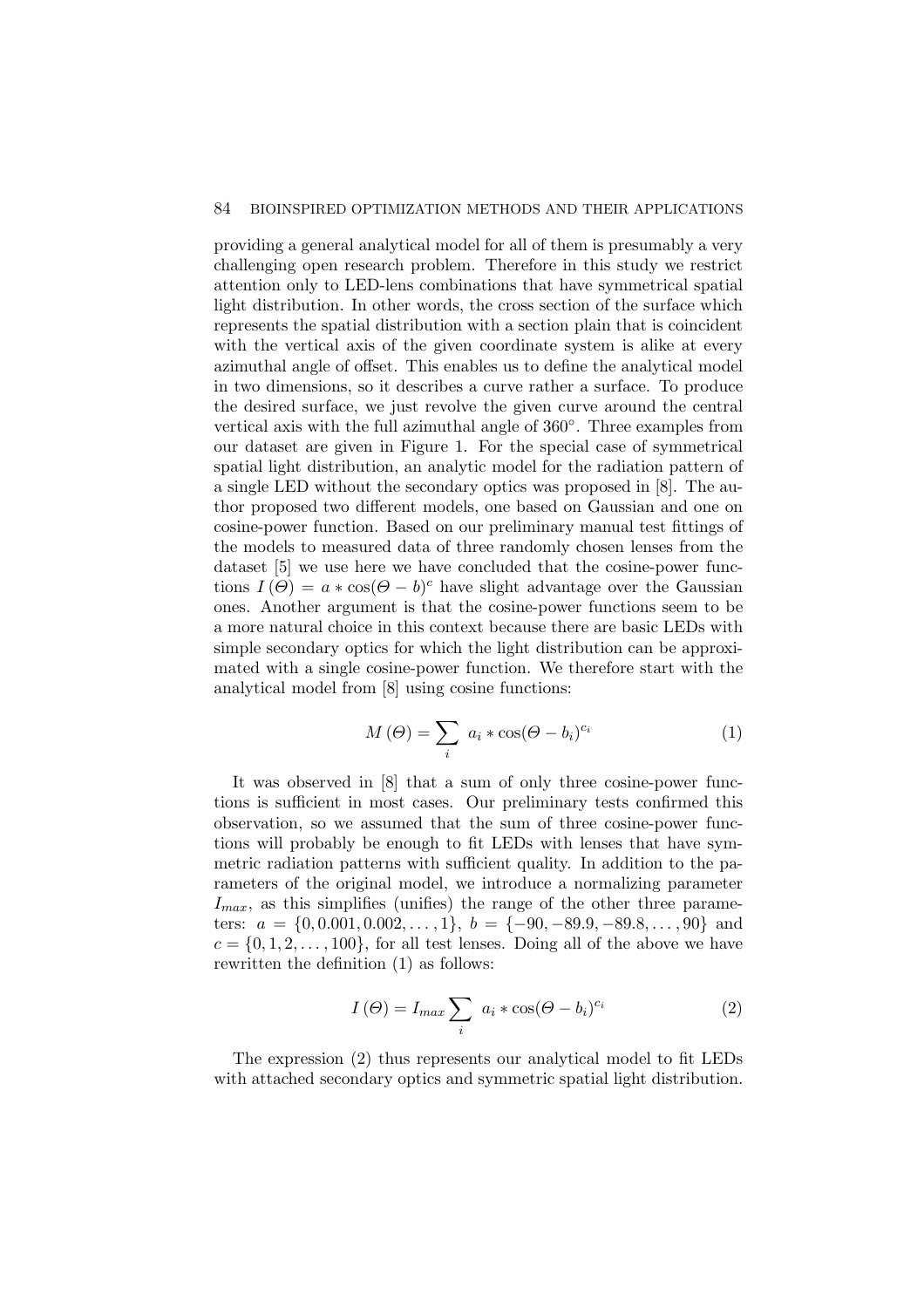The goodness of fit is as usual [8, 10] defined to be minimizing the root mean square error (RMS), formally defined as:

$$
RMS = \sqrt{\frac{1}{M} \sum_{i} \left[ I(\Theta_i)_m - I(\Theta_i) \right]^2}
$$
 (3)

For a sufficiently accurate fit, the RMS value must be less than 5% [8, 10]. On the other hand, current standards and technology allows up to 2% noise in the measured data. Therefore, the target results of the fitting algorithms are at less than 5% RMS error, but at the same time there is no practical need for less than 1% or 2% RMS error.

We will assume that all the data are written in the form of vectors  $v$  $=$  (polar angle [ $\Theta$ ], intensity [I]). In reality, measured photometric data from the lens manufacturers are available in one of the two standard coded formats. That are the IESNA photometric digital format \*.ies [11] used primarily in the USA and the European format EULUMDAT \*.ldt [2]. Conversion of the data in the two standard formats can easily be transformed into the list of vectors. In addition, due to the novel parameter  $I_{max}$  each dataset will be normalized during the preprocessing so that in each instance the maximal intensity of the vectors will be 1, and the normalizing value  $I_{max}$  is given as additional input value to the algorithms.

The problem can formally be written as:

INPUT:  $I_{max}$  and a list of vectors  $v=$  (polar angle [ $\Theta$ ], intensity [I]) TASK: Find parameters  $(a_1, b_1, c_1, a_2, b_2, c_2, a_3, b_3, c_3)$  that minimize the RMS error (3).

Different fitting algorithms were used to minimize RMS error. The algorithms are presented and compared in the next sections.

# 4. Fitting Algorithms

In this section we describe five fitting algorithms. As the main objective of this study was to obtain good solutions to the practical problem, the algorithms were chosen with this primary goal in sight. The selection is thus quite arbitrarily, and there may be some other algorithms or some other versions that might outperform the selected versions.

Note that here the problem is a continous optimization problem and hence, compared to discrete optimization, there are even more possibilities to define a neighborhood for the local search based heuristics. In fact, the neighborhoods we use can be seen as variable neighborhoods [7], although they are all similar. Of course, there may be other neighborhoods that would be worth consideration. The reason we keep the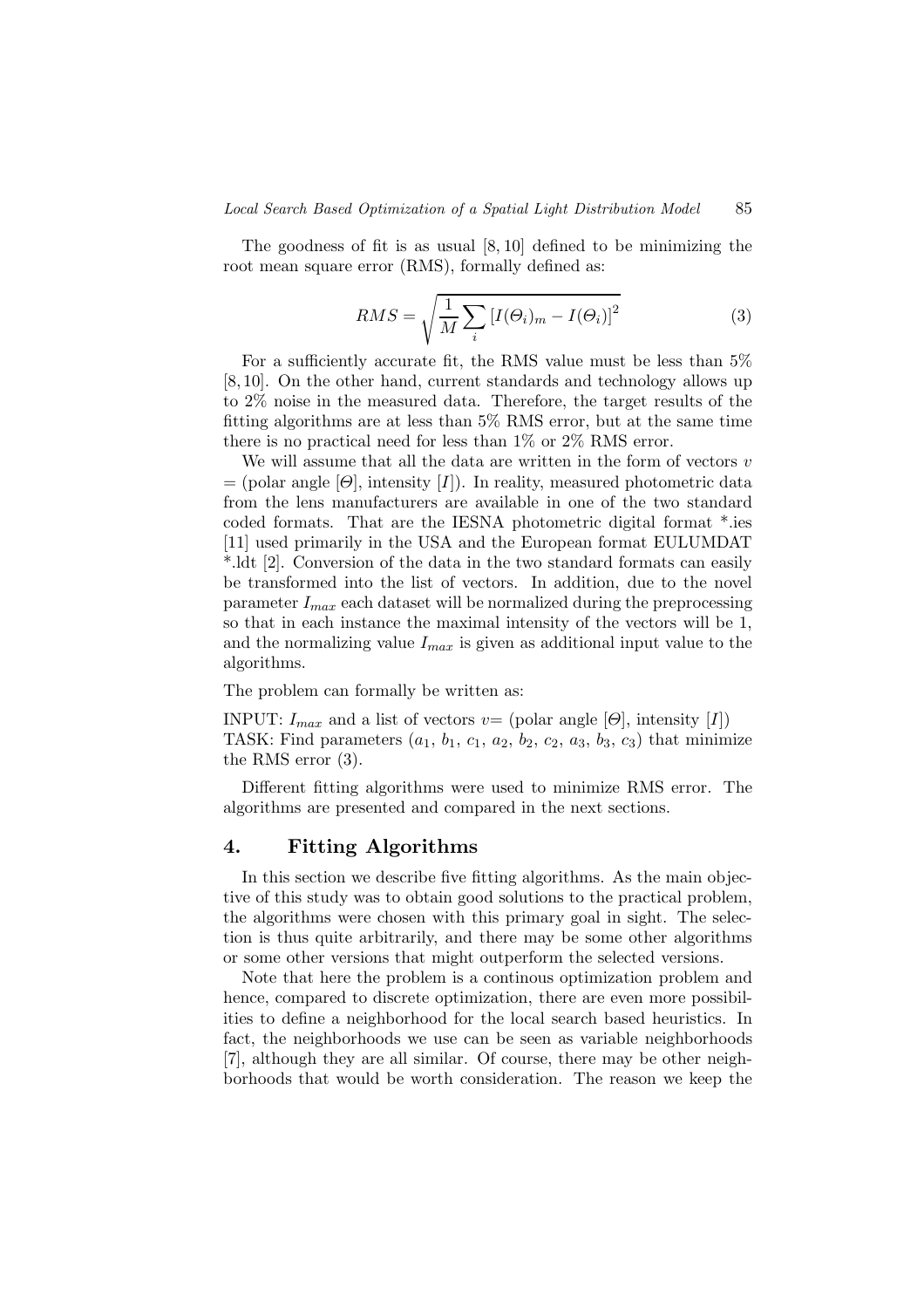#### 86 BIOINSPIRED OPTIMIZATION METHODS AND THEIR APPLICATIONS

selected neighborhoods and did not try to look for other possibilities is simply the fact that they already gave us results of sufficient quality. Another natural question that may be asked here is why use discrete optimization heuristics on a continuous optimization problem. First, there is no analytical solution for MST best approximation of this type of functions, and second, in order to apply continuous optimization methods such as the Newton method, usually we need a good approximation in order to assure convergence. As the target RMS error is between 1% and 5%, the fine approximation based on continuous optimization methods could be used as postprocessing. On the other hand, in view of the at least 2% noise in the data, this postprocessing is not of practical interest in this case.

We have started our experiments with two basic local search algorithms, steepest descent and iterative improvement, where in both cases the neighborhoods were defined in the same way, explained in more detail below. We call this neighborhood fixed stepsize neighborhood. The third local search algorithm is a variation of iterative improvement where we introduce random step size; roughly speaking, given a step size and direction as before, we randomly make a step in the direction that is at most as long as in the fixed size neighborhood search. Naturally, whenever local search is used, the multi start version is worth consideration. As preliminary testing of multi start version was not competitive with single longer runs, therefore we decided to use a more advanced heuristics that would on one hand take advantage of the seemingly successful local search and possibly accumulate information obtained by independent local searches. Our choice was to use a genetic algorithm. Finally, we also run and compare results of a simple generation of random solutions.

# 4.1 Steepest Descent – SD

The algorithm begins with the initialization of the initial function parameter values that are  $a_1 = a_2 = a_3 = 0.5$ ,  $b_1 = b_2 = b_3 = 0$ , and  $c_1 = c_2 = c_3 = 1$ . Next it initializes the search step values which are for  $da = 0.01$ , for  $db = 1$  and for  $dc = \frac{I_{max}}{10}$  giving the 512 neighbors of the initial solution:  $(a_1 \pm da, b_1 \pm db, c_1 \pm dc, a_2 \pm da, b_2 \pm db, c_2 \pm dc,$  $a_3 \pm da$ ,  $b_3 \pm db$ ,  $c_3 \pm dc$ ). If there is a neighbor with better RMS value, the search moves to the neighbor with minimal RMS value (if there are more minimal neighbors, all are chosen with the same probability). If none of the 512 is better than the current solution a new set of neighboring solutions are generated, this time with a double step. It goes for ten steps and if there still is no better solution it breaks the search, multiplies the step value with 0.9, so the step is finer, and begins the search from start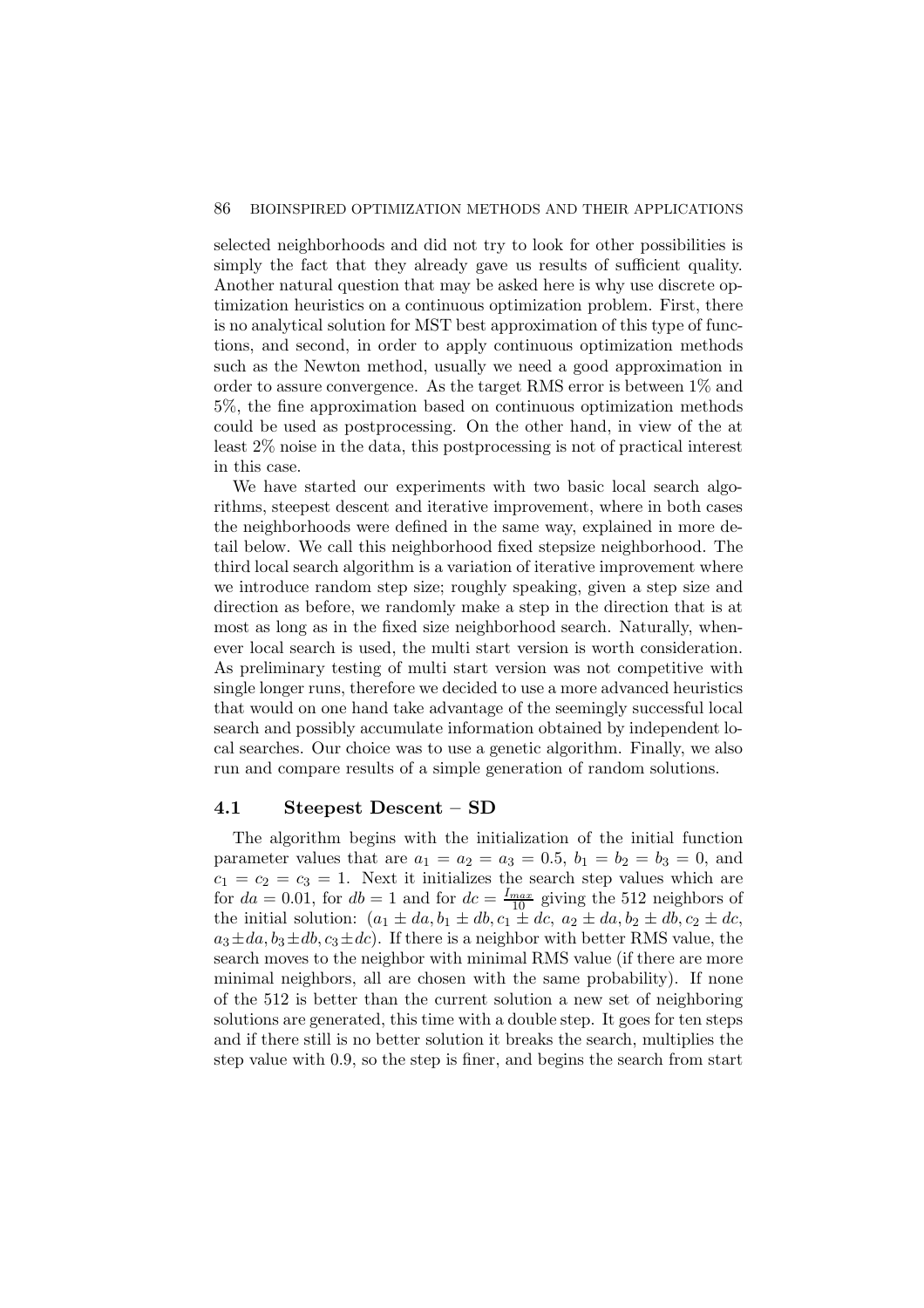in the neighborhood of the current solution. The algorithm stops when the number of generated solutions reaches  $T_{max}$ .

# 4.2 Iterative Improvement – Fixed Neighborhood – IF

The algorithm uses the same neighborhood as SD. Instead of considering all 512 neighbors at once, the algorithm generates a neighbor randomly, and moves to the neighbor if its RMS value is better than the current RMS value. If no better neighbor is found after 1000 trials, it is assumed that no better neighbor exists. As above, the algorithm changes to a new neighborhood, this time with a double step. It goes for ten steps and if there is still no better solution, it breaks the search, multiplies the step value with 0.9, so the step is finer and begins search from the start in the neighborhood of the current solution. The algorithm stops when the number of generated solutions reaches  $T_{max}$ .

# 4.3 Iterative Improvement – Random Neighborhood – I ${\bf R}$

The search begins as the previous two algorithms. It initializes the same initial function parameter values. Next it initializes the search step value within a range, rather than a static fixed value. The ranges are for  $da_1 = da_2 = da_3 = \{-0.1, -0.099, -0.098, \dots, 0.1\}$ , for  $db_1 = db_2 =$  $db_3 = \{-9, -8.9, -8.8, \ldots, 9\}$  and  $dc_1 = dc_2 = dc_3 = \{-10, -9, -8, \ldots,$ 10}. It begins generating solutions, using the step range around the initial solution and calculating their RMS error. As soon as it generates a better solution, it stops, shifts the focus on that solution, resets the step range to the initial value, and continues the search in the neighborhood of the new best solution. If after 400000 generated solutions no better is found, than the step range gets doubled, and the search continues in the current neighborhood with a larger neighborhood. The stopping condition are the same as before, whichever is achieved first stops the search.

### 4.4 Genetic Algorithm – GA

The genetic algorithm mimics the evolutionary behavior [4,6,9]. Three genetic operators are used. The natural selection [4] where the best in a population survive, mutation [9] where randomly chosen parameters of a surviving solution are changed producing a new solution, and crossover [4,6,9] or breading where a new solution is created by randomly combin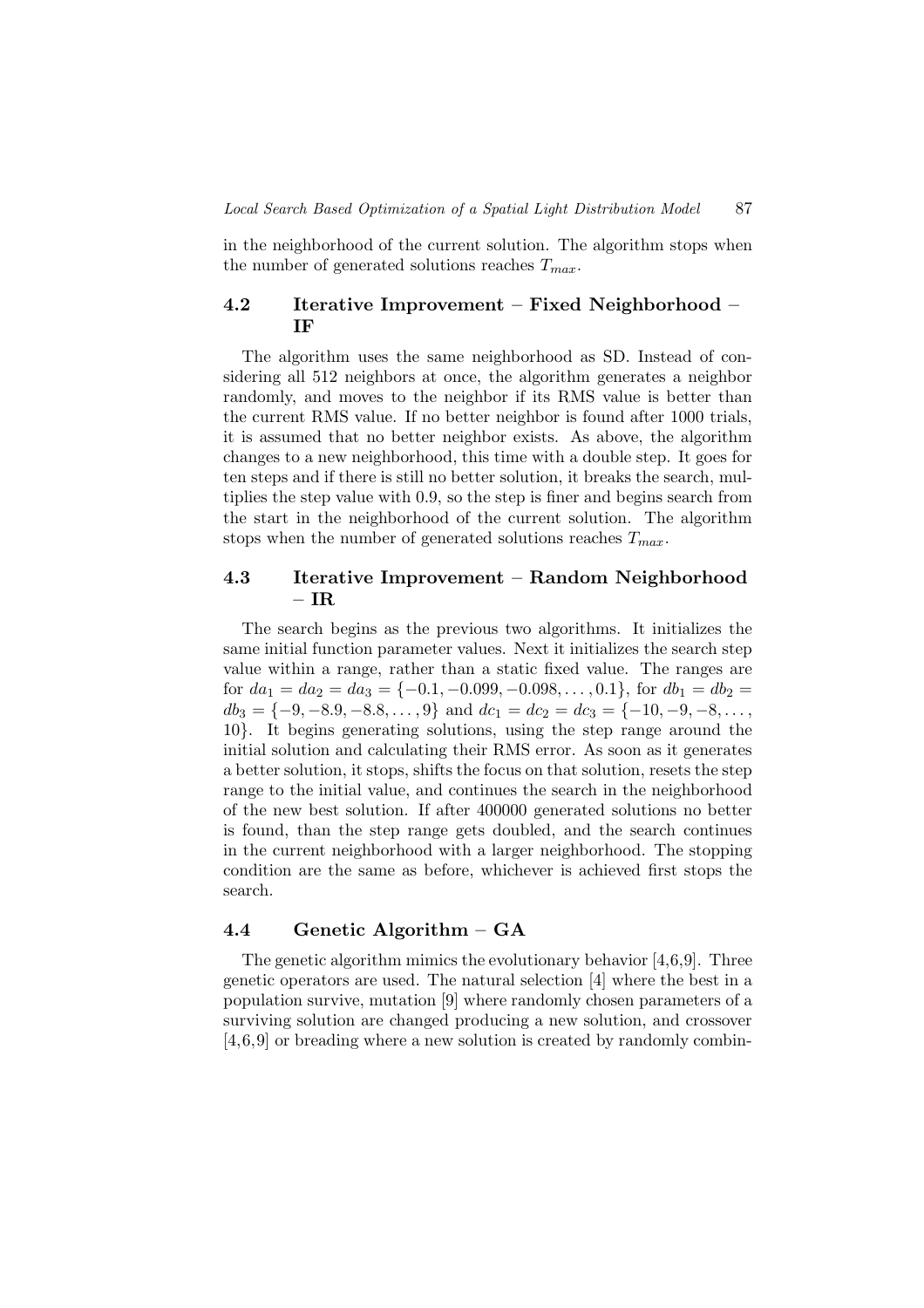ing and crossing parameters from two randomly chosen solutions that have survived from the previous generation.

The algorithm begins with the generation and calculation of one hundred and fifty thousand solutions for the zero population. It then chooses via the natural selection ten best solutions. These ten are then locally optimized with the algorithm that implements the iterative improvement with random neighborhood for sixty thousand iterations. After that it generates the next generation from the ten best solutions of the previous generation. It generates twenty-five thousand mutant solutions and twenty-five thousand crossover solutions. More precisely, the mutation operator works as follows: in the randomly chosen individual, one to nine parameters are chosen to be changed (mutated) by adding to the current parameter value a randomly chosen value for  $da_1 = da_2 = da_3 = \{-0.01, -0.009, -0.008, \dots, 0.01\}$ , for  $db_1 =$  $db_2 = db_3 = \{-0.25, -0.24, -0.23, \dots, 0.25\}$  and  $dc_1 = dc_2 = dc_3$  $\{-2.5, -2.4, -2.3, \ldots, 2.5\}$ . The crossover operation takes two randomly chosen individuals and choses one to nine parameters to be changed. The new parameter values are generated by calculating the difference of the according parameter pair of the two individuals  $(a_1ia_2i, b_1i - b_2i, c_1i$  $c_2i$ , randomly choosing a value larger than zero and smaller than the calculated difference and adding the chosen value to the smaller parameter value of the pair. Then it chooses the best ten from that generation and optimizes them. It compares the optimized solutions from the previous generation and the current one. Again it chooses the ten best from both. After that it begins with the generation of the next generation, following the same steps as before.

The stopping condition is based on the number of generated solutions as for other algorithms. In our experiment, the usual number of generated solutions was four million, which here means that the algorithm stops when it optimizes the best solutions of generation five.

### 4.5 Blind Random Search – RAN

 $T_{max}$  times generates random values of the parameters, evaluates the RMS error, and remembers the best so far solution.

## 5. Results

We discuss the results of a comparative experiment in which all the algorithms were run with  $T_{max} = 4$  million. All algorithms were saving a log file during the runtime process, so we can extract the values at any particular time of the process.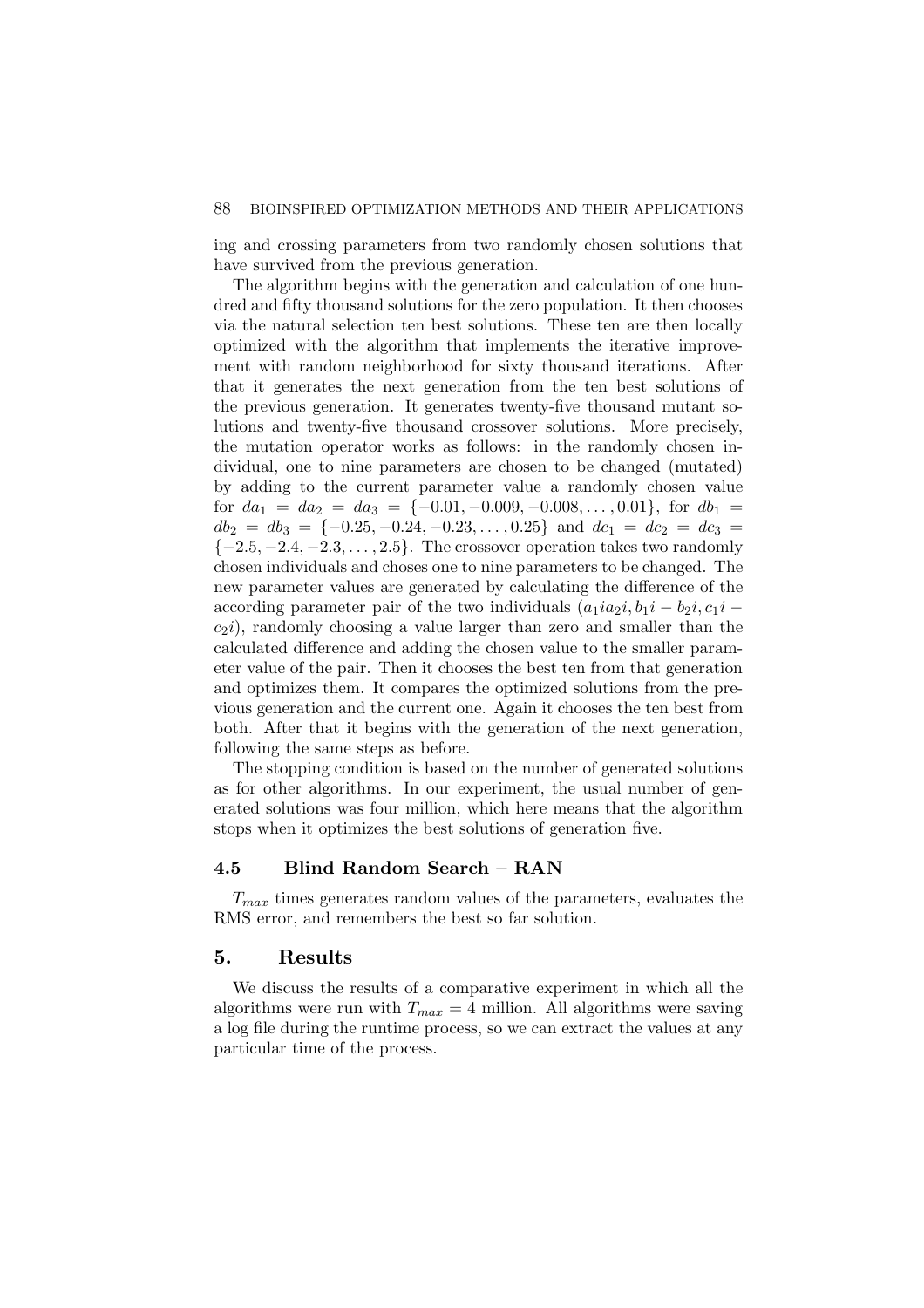| Lens/Algorithm     | SD          | ΙF    | RAN   | IR    | GА    |
|--------------------|-------------|-------|-------|-------|-------|
| C <sub>13353</sub> | 3.991       | 3.408 | 7.013 | 8.671 | 3.061 |
| CA11265            | 2.775       | 2.372 | 4.936 | 4.798 | 2.729 |
| CA11268            | 2.227       | 2.229 | 4.100 | 2.471 | 2.578 |
| CA11483            | 3.100       | 3.066 | 4.130 | 3.387 | 3.141 |
| CA11525            | 3.150       | 1.108 | 3.217 | 1.907 | 1.087 |
| CA11934            | 3.940       | 2.514 | 4.196 | 3.543 | 2.909 |
| CA12392            | 1.636       | 1.641 | 3.424 | 2.445 | 2.277 |
| CA13013            | 1.202       | 0.695 | 2.136 | 2.241 | 0.916 |
| CP12632            | 5.537       | 5.493 | 4.918 | 4.974 | 4.362 |
| CP12633            | 2.431       | 2.415 | 4.063 | 3.708 | 2.347 |
| CP12636            | 2.348       | 2.107 | 4.571 | 4.217 | 2.479 |
| FP13030            | $\bf 2.267$ | 2.257 | 3.762 | 3.659 | 2.414 |

Table 1. RMS error after 4 million calculating operations.

For the purpose of the algorithm evaluation, we have chosen a set of real available lenses to be approximated. The set was chosen from the online catalogue of one of the biggest and most present manufacturer in the world Ledil Oy Finland [5]. The choosing from the broad spectrum of lenses in the catalogue was based on the decision that the used LED is Cree XP-E [3], and the demand that the lenses have a symmetric spatial light distribution. We have preserved the lens product codes from the catalogue, so the reader can find the lens by searching the catalogue for the code from the first column in table 1 .

### 5.1 Quality Comparison

In the Table 1 below the overall best solutions after the long runs of all algorithms on all twelve instances from the dataset are given. Recall that the results are acceptable if they have RMS values lover than 5% and that the approximation better than  $1\%$  is not of any use because of the noise in data. The best two results for each instance are in bold.

First, observe that all the algorithms in most of the cases give acceptable results, i.e. lower than 5 which is the same as 5% recalling the meaning of the normalizing parameter  $I_{max}$ . If we take a closer look, at the values we can see that the iterative improvement with fixed size IF is the winner when counting the number of best solutions, achieving the best solution in six out of twelve instances. The second best is the genetic algorithm with four best solutions, followed by the steepest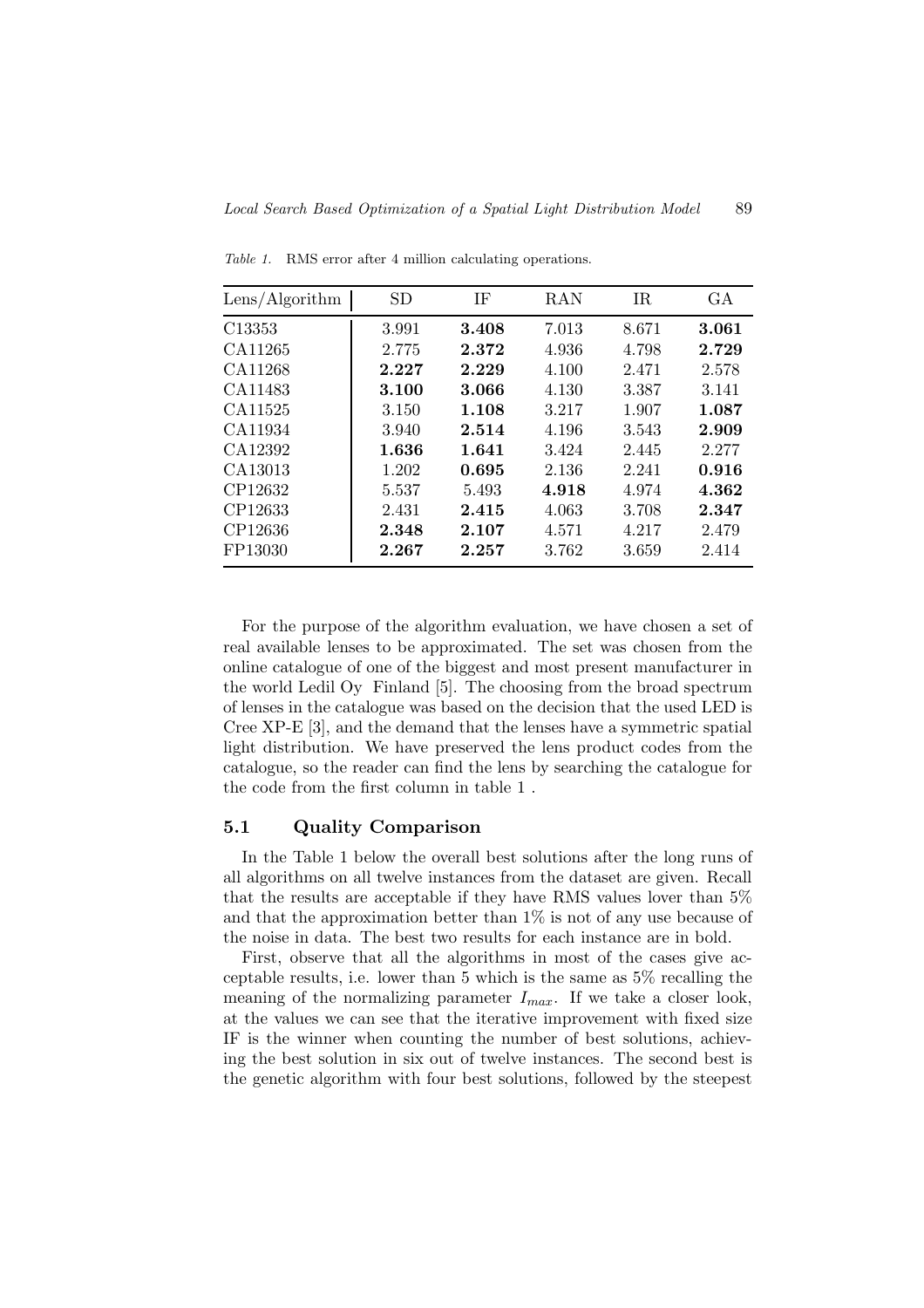| Lens/Algorithm | <b>SD</b> | ΙF    | <b>RAN</b> | IR    | GA    |
|----------------|-----------|-------|------------|-------|-------|
| C13353         | 6.617     | 4.284 | 9.252      | 9.909 | 3.784 |
| CA11265        | 3.,477    | 2.700 | 7.282      | 5.073 | 4.183 |
| CA11268        | 2.376     | 2.620 | 5.893      | 2.471 | 2.932 |
| CA11483        | 4.181     | 3.400 | 4.130      | 3.784 | 3.641 |
| CA11525        | 3.813     | 3.395 | 4.811      | 3.789 | 1.601 |
| CA11934        | 4.032     | 1.662 | 4.988      | 3.543 | 3.789 |
| CA12392        | 1.814     | 1.661 | 3.597      | 2.717 | 2.577 |
| CA13013        | 2.804     | 3.115 | 2.136      | 2.241 | 1.331 |
| CP12632        | 9.501     | 9.839 | 8.474      | 5.054 | 4.703 |
| CP12633        | 2.465     | 4.511 | 4.757      | 4.296 | 2.613 |
| CP12636        | 5.000     | 6.297 | 5.506      | 4.217 | 3.803 |
| FP13030        | 2.800     | 5.679 | 6.611      | 3.659 | 3.233 |

Table 2. RMS error after 750 thousand calculating operations.

descent with two. Second, comparing the three local search algorithms and the genetic algorithm in terms of the quality of their best solutions on particular instances, we see that all best solutions are within  $1\%$ . We can conclude that all four are fairly comparable in terms of the expected quality of the solution. On the other hand, the blind random search on average does not produce as good results as the other four, however it may luckily guess good solutions, in one case even the best solution obtained (on instance CP12632).

As we have so many results of acceptable quality, a natural question is whether the time limit chosen above could be shortened. The long runs in our implementations took 30 minutes for every run on a Intel Core I3-4130 @ 3,5 Ghz, programmed in C++. (The code was not optimized). Therefore it is interesting to compare shorter runs, see Table 2.

The shorter runs again show that most algorithms achieve the 5% error bound already in short runs. It may be interesting to note that the genetic algorithm is the only one that in the short runs finds solutions under 5% bound for all instances. In addition, it is also the winner in eight out of twelve cases looking the best obtained solution. We also observe that in short runs, the two algorithms based on fixed size neighborhood outperform the random size neighborhood iterative improvement. As expected, blind random search is not competitive on average, however curiously it is the winner on one instance.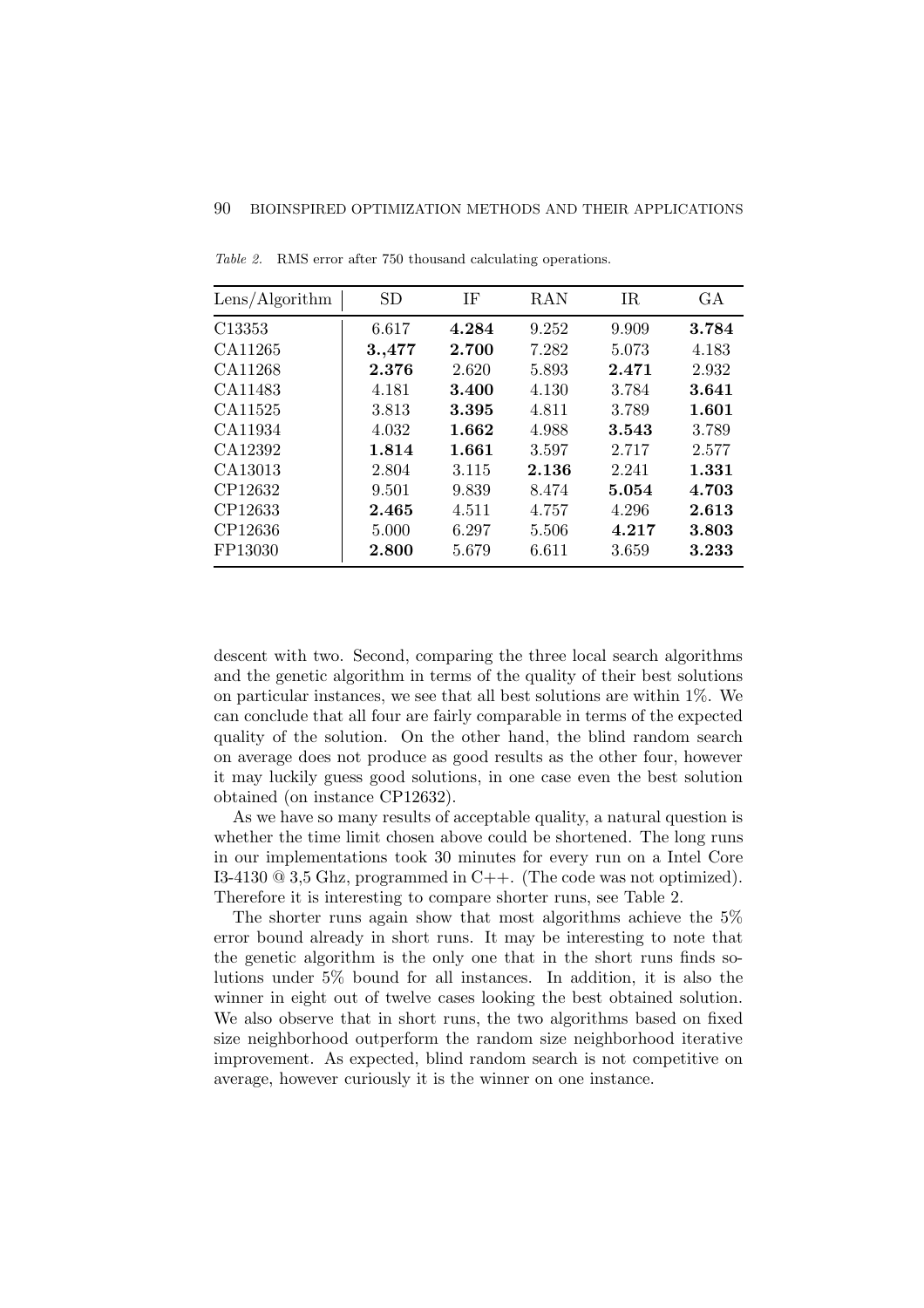Finally, comparing the speed of convergence we observe that all of the algorithms have a very steep convergence curve, a typical example is given in Figure 2.



Figure 2. Linear interpolation of the approximation runtime process of CA13013 lens.

# 6. Conclusions

The goal of this part of the research was to design an efficient algorithm to fit an analytic model to the measured data of LED and secondary lens combination with symmetric spatial light distribution. We have designed several algorithms, and tested them on real lens data. The results of the test showed that, four of the algorithms produce approximations of acceptable quality. As the dataset used for testing includes a good variation of realistic LED and secondary lens combinations we can conclude that the practical approximation and design problem has been solved.

From theoretical viewpoint it is interesting to note that the genetic algorithm was very competitive, in short runs comparison even the best among the tested algorithms. Of course, it is well known that with fine tuning of parameters most of metaheuristics can be adopted to be very successful on a particular dataset. However, here we should add that our study started with testing the neighborhoods for local search and only